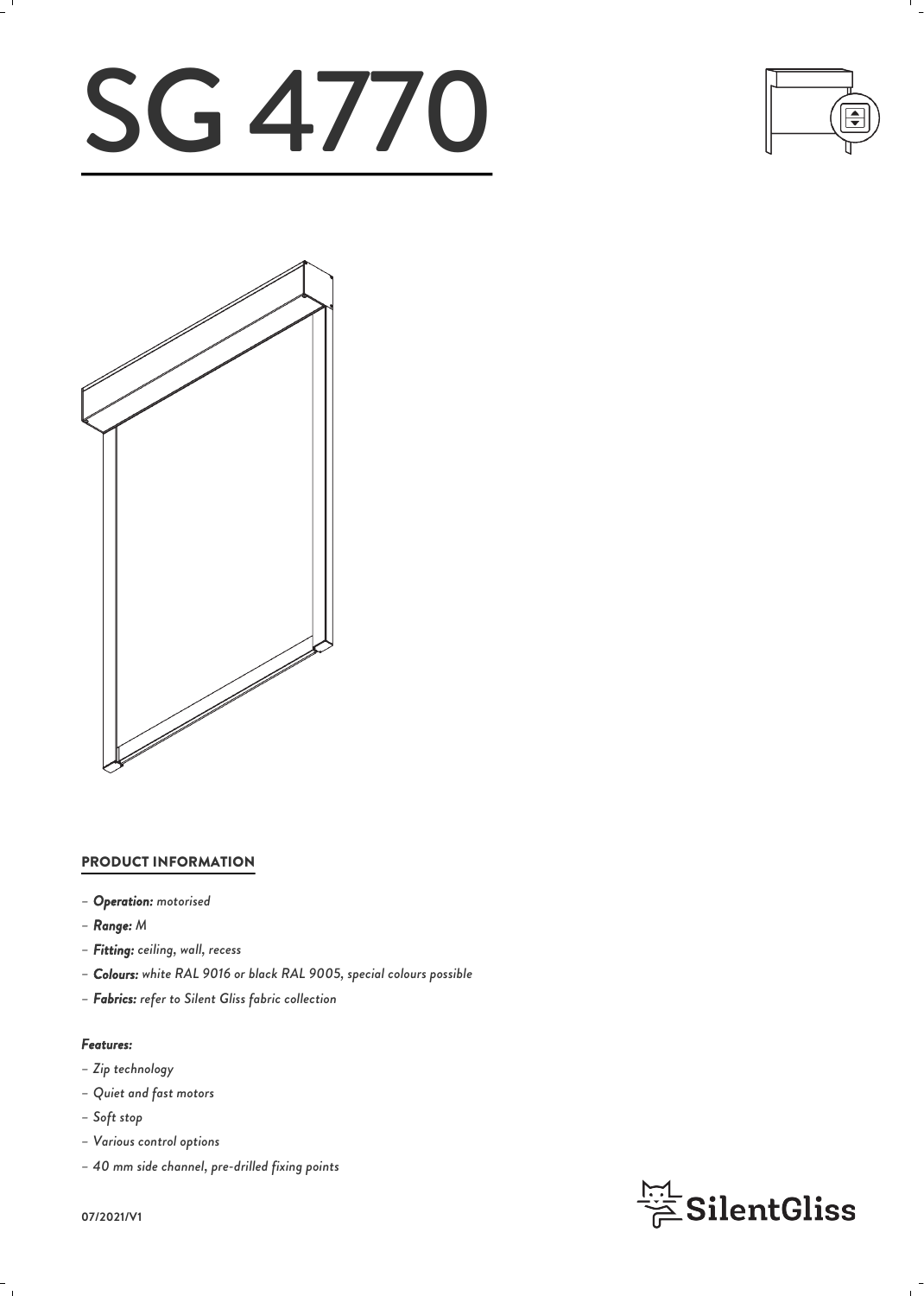## SYSTEM SPECIFICATIONS



 $\frac{\frac{1}{2}\sqrt{1}}{\hat{C}}$ SilentGliss SG 4770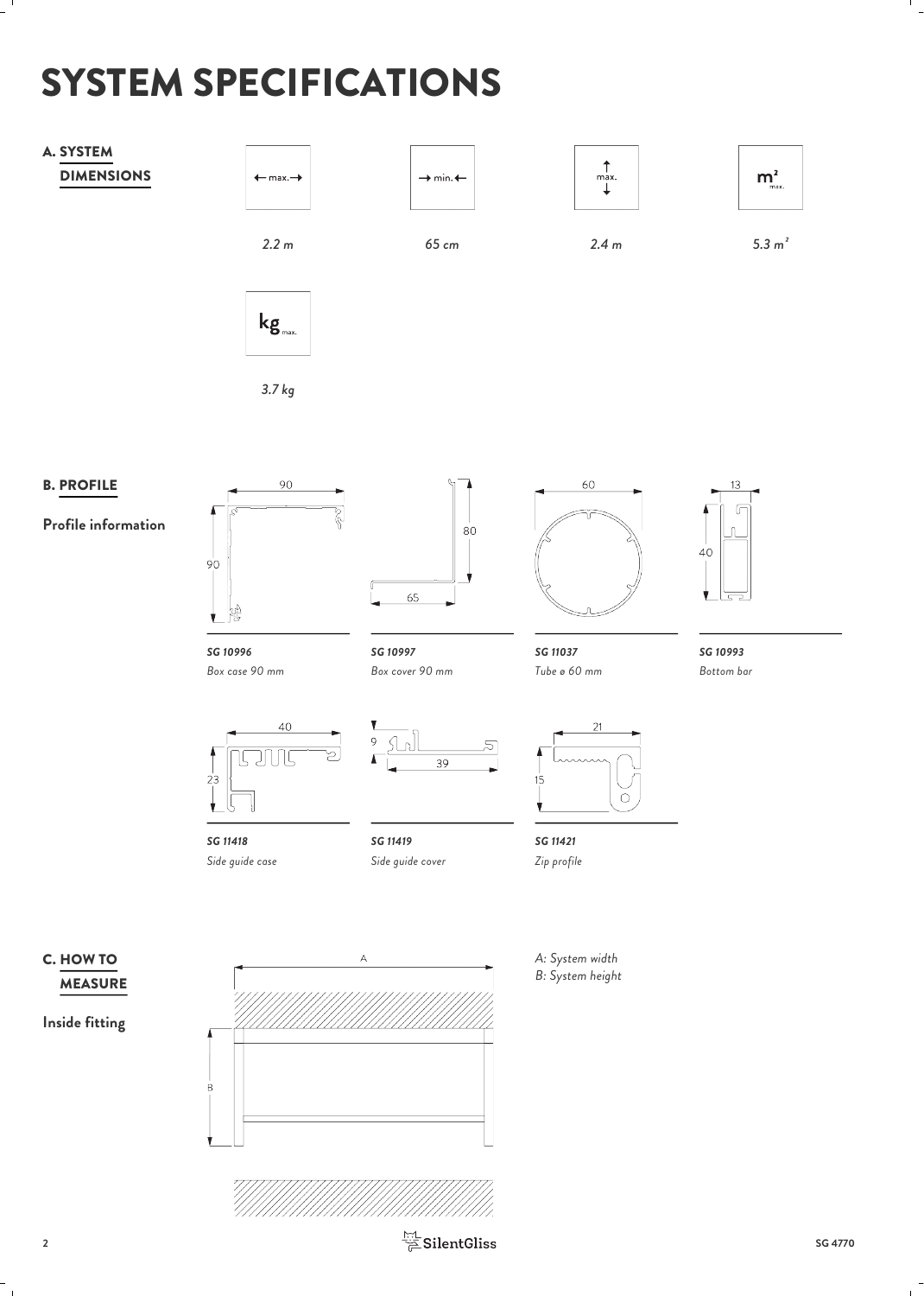

- *B: System height*
- *C: Optional: end profile (SG 11418 / SG 11419)*

## D. SPECIFICATION EN EN

*EN Silent Gliss SG 4770 Electrically Operated Dim-Out Roller Blind System with SG Series 20 motors. For blinds up to 2.2 m wide by 2.4 m drop, max 5.3sq. m. Supplied complete and made to measure comprising aluminium headbox SG 10996-7 (90* TEXT *mm), side profiles SG 11418 / SG 11419 and bottom hem bar SG 10993 in white or black powder coat finish as standard. Fabric edges retained by two component zip profile SG 11421. Operation by mains switch (not supplied) or mains switching by third party control system or remote control system. All wiring to be strictly in accordance with Silent Gliss wiring diagrams. Fabric to be chosen from the Silent Gliss fabric range, Price Group 1R / 2R / 3R.*

#### *SV*

*Silent Gliss SG 4770 mörkläggningsrullgardin med motor serie 20. För system max 2,2 x 2,4 m, eller totalt max 5,3 m2. Levereras komplett i kundmått bestående at toppkassett i aluminium SG 10996-7 (90 mm), sidoprofiler SG 11418/ SG 11419 samt tyngdprofil SG 10993 i vit eller svart expoxy lack. Textilens kant försedd med zip profil SG 11421. Integrerad 230V motor SG 10522 / (SG 10523 radiomottagare) vänster / höger sida. Styrning via väggkontakt(ej inkluderad), via fjärrkontroll eller via externt styrsystem. All elinstallation skall följa Silent Gliss kopplingsschema. Textil från Silent Gliss textilprogram i prisgrupp 1-3.*

#### *NO*

*Silent Gliss SG 4770 Mørkleggende rullegardin med motor serie 20. For system inntil 2,2 x 2,2 m, eller totalt max 5,3 m2. Levereras komplett måltilpasset. Består av toppkasse i aluminium SG 10996-7 (90 mm), sideprofiler SG 11418/ SG 11419 samt tyngdeprofil SG 10993 i hvit eller svart expoxylakk. Sidene på tekstilet er festet med zip profil SG 11421. Integrert 230V motor SG 10522 / (SG 10523 radiomottaker) venstre eller høyre side. Betjenes med veggbryter (ikke inkludert), fjernkontroll eller via eksternt styringsystem. Ved alle elektriske installasjoner skal Silent Gliss koblingsskjema benyttes. Tekstiler fra Silent Gliss tekstilkolleksjon i prisgrupp 1-3.*

## FITTING

INFORMATION **A. FITTING** 

*For detailed fitting information, visit the Silent Gliss* FITTING *website.*

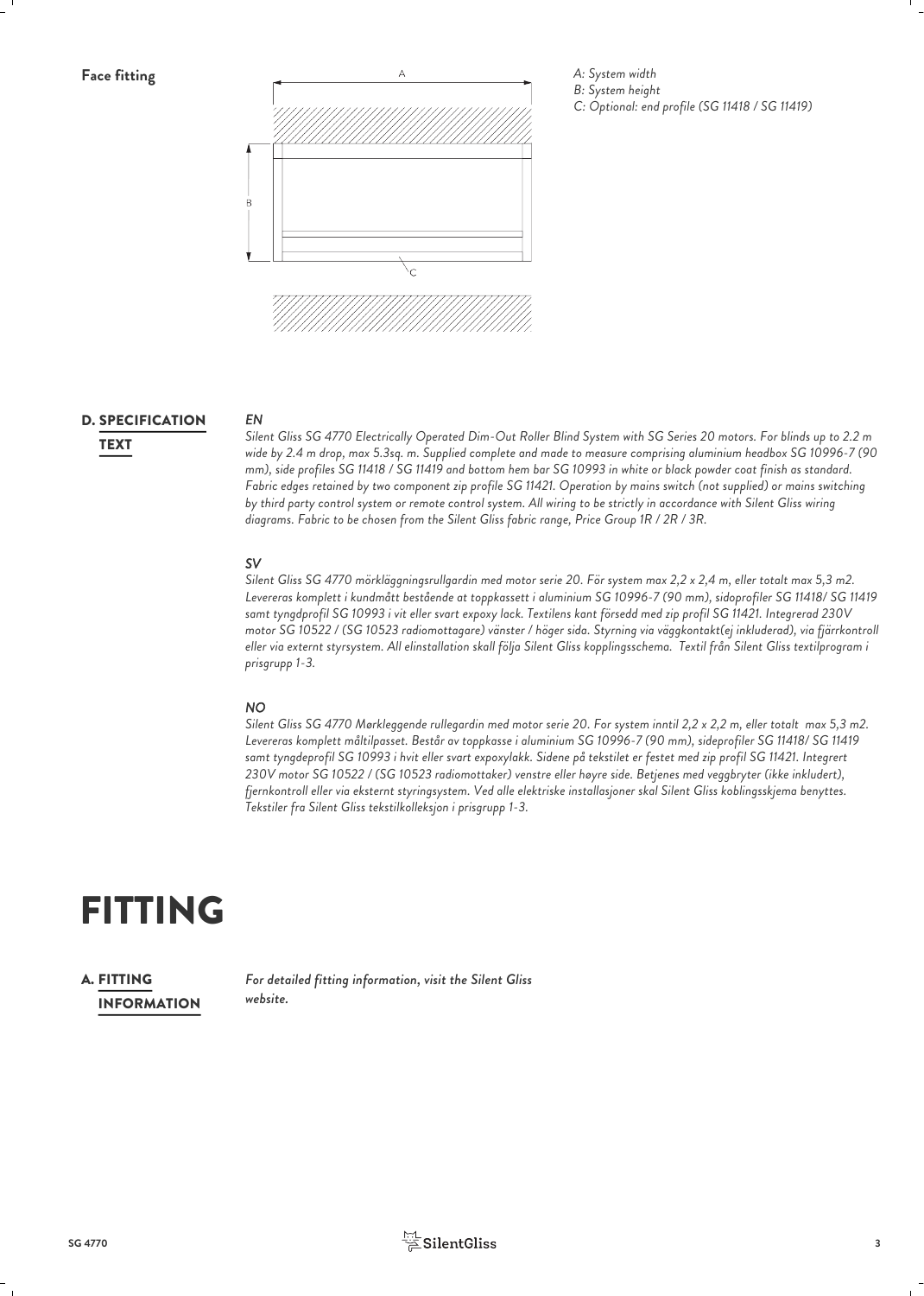

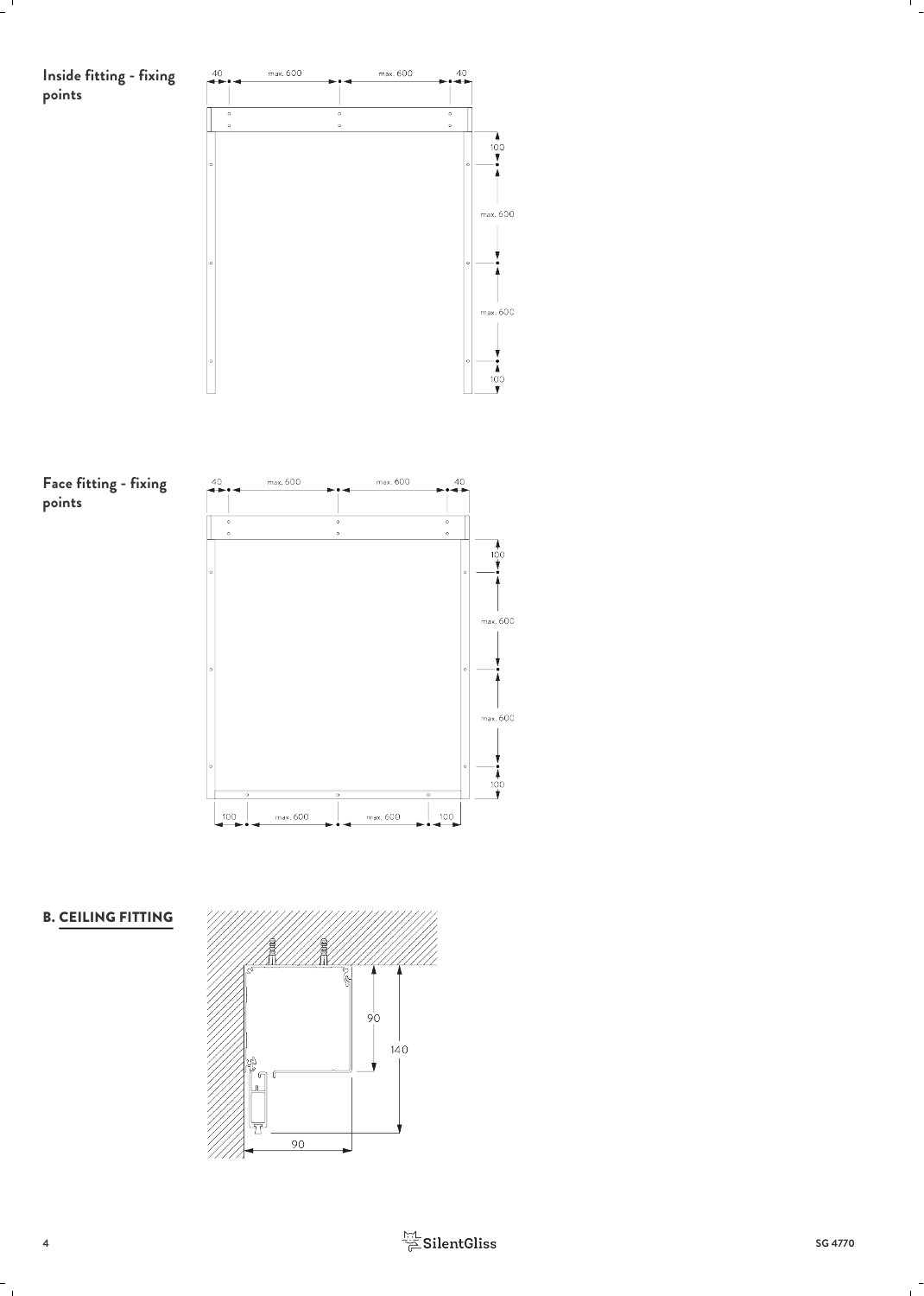C. WALL FITTING









*A: System width*

**Face fitting**



*A: System width*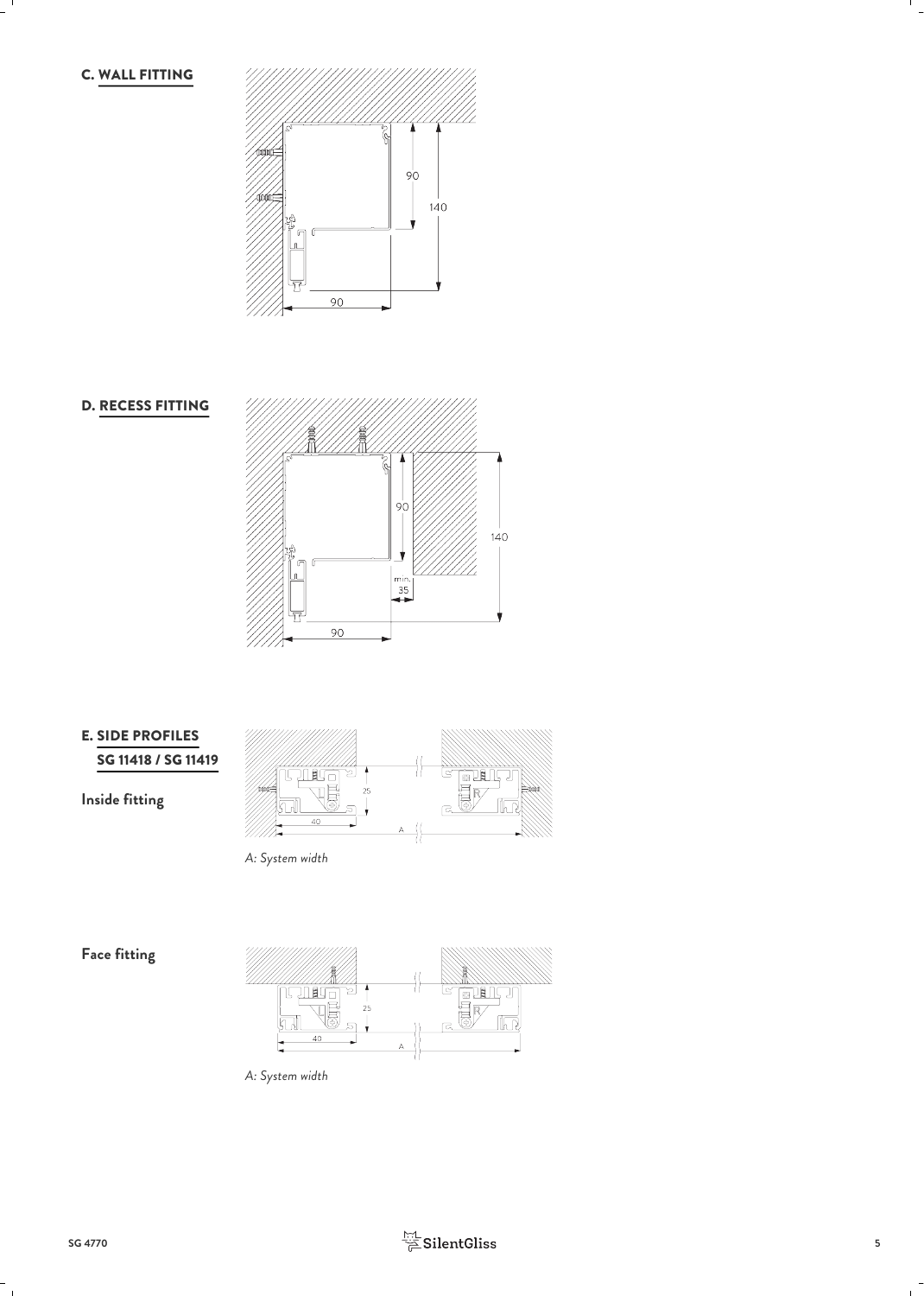## MOTORS & CONTROLS

## FEATURES

| A. MOTOR        | Motors                                                                    | 20-Series |             | 20-Series 10-Series K | 5-Series |
|-----------------|---------------------------------------------------------------------------|-----------|-------------|-----------------------|----------|
| <b>FEATURES</b> |                                                                           | SG 10523  | SG 10522    | SG 10514              | SG 10715 |
|                 | <b>Motor Features</b>                                                     |           |             |                       |          |
|                 | Soft stop                                                                 | $\bullet$ | $\bullet$   |                       |          |
|                 | Electronic end-stop                                                       |           | $\bullet$   |                       |          |
|                 | Electronic revolution counter (unlimited revolution)                      |           | $\bullet$   |                       |          |
|                 | Mechanical end-stop                                                       |           |             |                       |          |
|                 | Mechanical revolution counter (limited revolution)                        |           |             |                       |          |
|                 | Two intermediate positions possible                                       | $\bullet$ |             |                       |          |
|                 | Noiseless stop                                                            |           | $\bullet$   | $\bullet$             |          |
|                 | Parallel wiring possible without additional relays                        |           | $\bullet$   |                       |          |
|                 | Disconnectable motor cable                                                |           | $\bullet$   |                       |          |
|                 | IP class                                                                  | IP 44     | <b>IP44</b> | <b>IP44</b>           | IP44     |
|                 | <b>Control Features</b>                                                   |           |             |                       |          |
|                 | Mains power control                                                       |           | $\bullet$   | $\bullet$             |          |
|                 | SG Control L (built-in receiver)                                          |           |             |                       |          |
|                 | Suitable for most major home automation systems (with suitable interface) |           | $\bullet$   |                       |          |
|                 |                                                                           |           |             |                       |          |

## SPECIFICATIONS

| B. MOTOR<br><b>SPECIFICATIONS</b> | Motors              | Min. system<br>width | Voltage  | Current | Frequency    | Speed  | Frequency<br>receiver    |
|-----------------------------------|---------------------|----------------------|----------|---------|--------------|--------|--------------------------|
|                                   | 20-Series           |                      |          |         |              |        |                          |
|                                   | SG 10522 (standard) | 65 cm                | 230 V AC | 0.55A   | $50$ Hz      | 30 rpm |                          |
|                                   | SG 10523            | 65 cm                | 230 V AC | 0.55A   | 50 Hz        | 30 rpm | 868/915 MHz              |
|                                   | 10-Series K         |                      |          |         |              |        |                          |
|                                   | SG 10514            | 65 cm                | 230 V AC | 0.52A   | $50$ Hz      | 30 rpm | $\overline{\phantom{a}}$ |
|                                   | 5-Series            |                      |          |         |              |        |                          |
|                                   | SG 10715            | 65 cm                | 230 V AC | 0.485A  | $50 - 60$ Hz | 28 rpm | $\overline{\phantom{a}}$ |

#### **METHODS C. OPERATING**

*See catalogue "controls" for details.* OPERATING





Wall Switch System can be operated by fixed wall switch.<br> **EXECUTE:**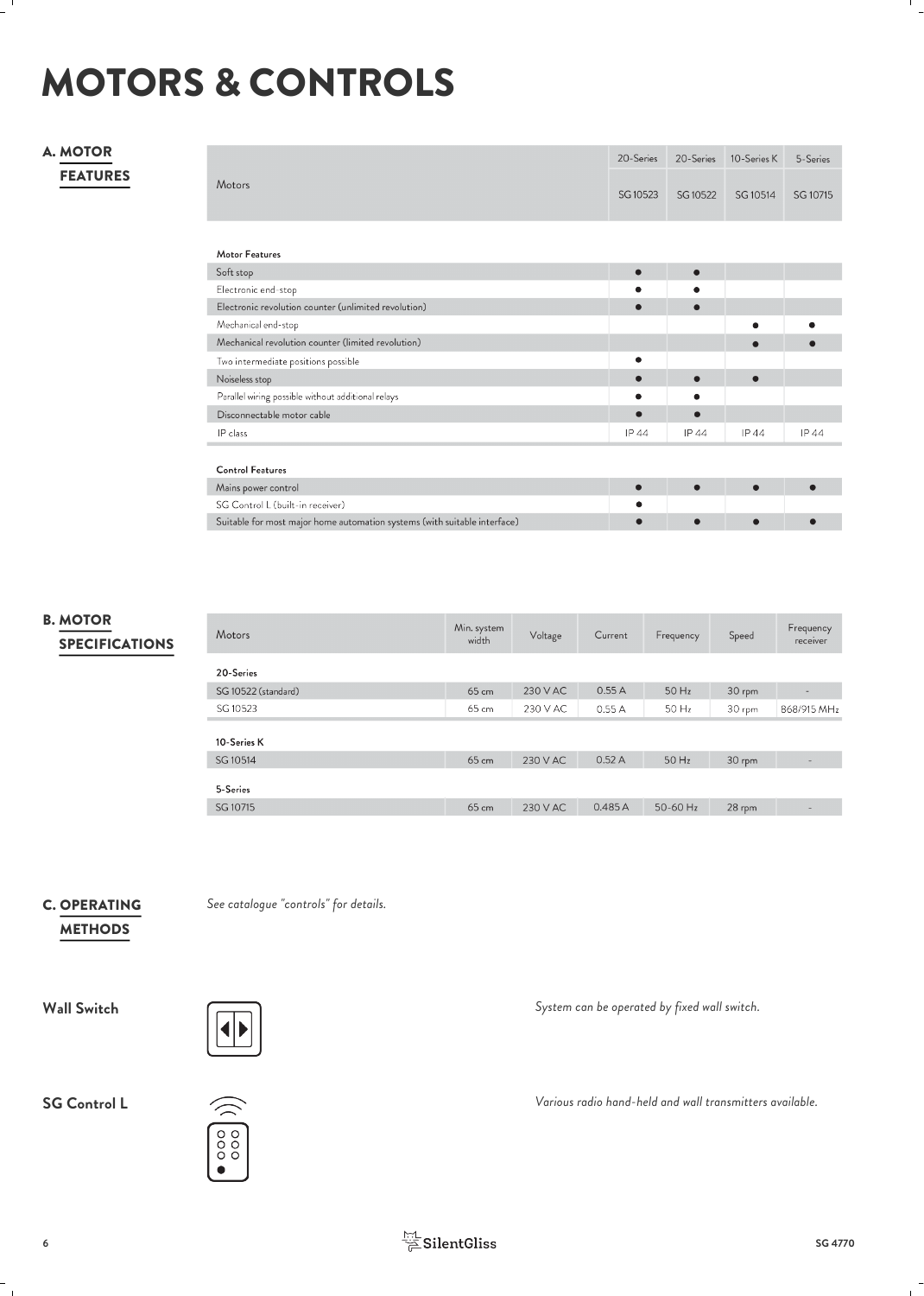*Silent Gliss Move App.*



DIAGRAMS **D. WIRING** 

 $Refer to Silent Gliss website.$ 

## GENERAL NOTES

#### *Dimensions*

- *– Measurements are in mm except where indicated.*
- *– Max. kg relates to fabric incl. accessories (bottom bars, etc.).*

#### *Fitting*

- *– Installation by qualified fitter only.*
- *– Number of brackets and fitting positions / fixing points vary depending on fitting surface, system weight, fabric make-up, screw / fixing type and obstacles.*
- *– Qualified fitter must use appropriate screws / fixings for each situation.*
- *– Profile lip if applicable to be installed to room side.*
- *– Electrical installations must be carried out according to Silent Gliss wiring diagrams and conform to local regulations.*
- *– Check space for cables and plugs!*

#### *Child Safety*

- *– All relevant Silent Gliss systems correspond to child safety EN 13120.*
- *– All parties involved must comply with EN 13120.*

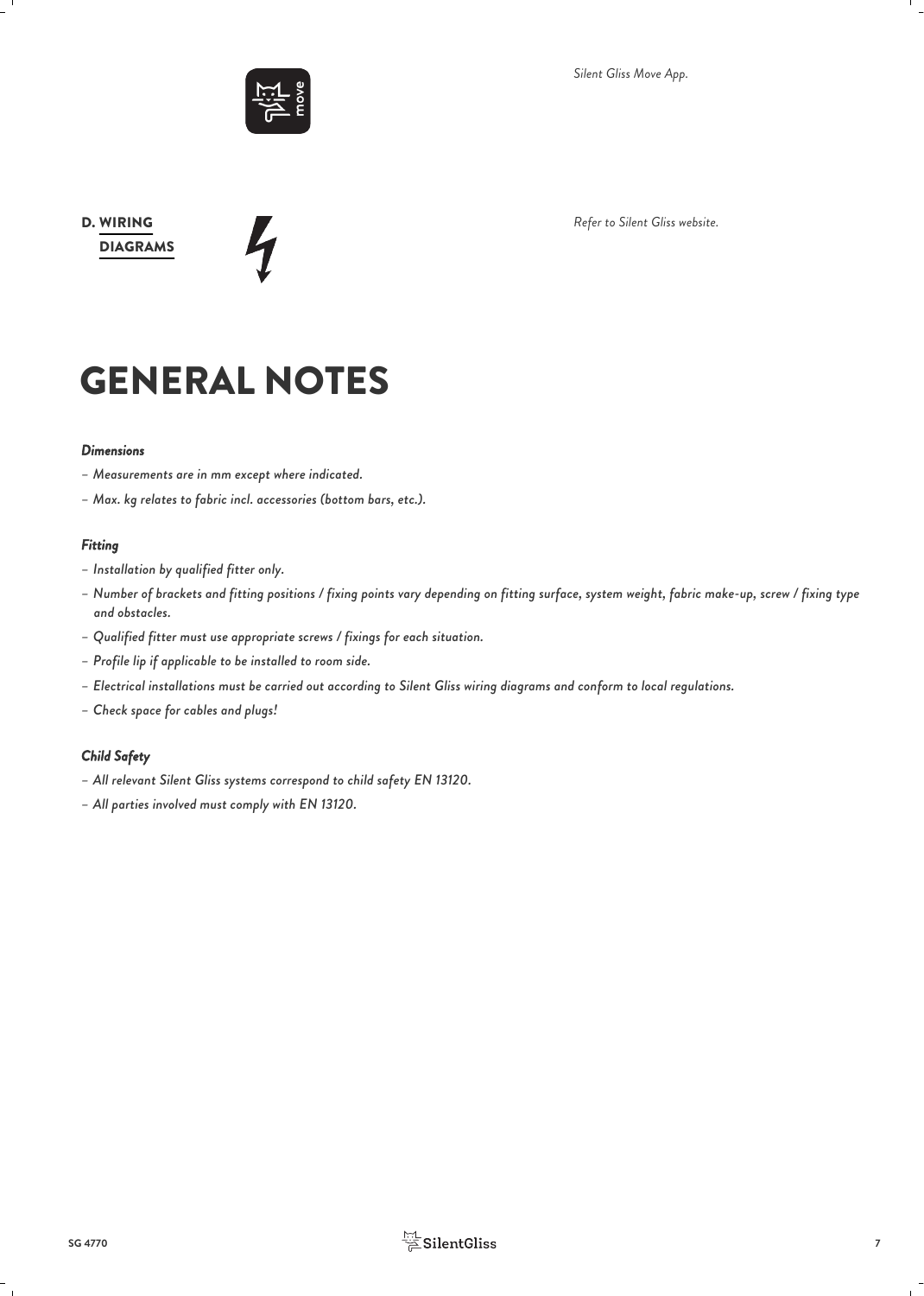## PARTS

#### A. STANDARD PARTS



**SG 4226**<br>
Double tape 30 mm

*SG 4508*

*Brush 5x12 mm*



*SG 4509*



*SG 6791* **Pan head screw 3.9x32** Clip



*SG 6933 PT Countersunk screw KA25x16*



*SG 6936 PT Countersunk screw KA22x10*



*SG 9917 Hirschmann portable socket-outlet STAK 3 N*



*SG 10284 O-Ring*

*SG 6942*

*SG 10522 Motor 230V AC, 20-Series S 3/30*





Ţ

*SG 10993 Bottom bar*

*SG 10668 PVC strip 10 mm*

*SG 10996 Box case 90 mm*





*SG 11006*

*SG 11007*









*SG 11017 Tube adapter*

*SG 11019 Tube adapter*

*SG 11025*

*SG 11028 End cover left*





*SG 11029*

*End cover right*













*SG 11038 Motor drive*





*Double tape 30 mm End cover left 90 mm Pan head screw with flange M4x12*

#### *SG 11060*



*Foam tape adhesive*

#### *SG 11324*

*SG 11418 Side guide case*

*SG 11419*



*PT Screw Countersunk KA35x14*

**SG 11013 CONSUMING THE READ PROPERTY OF THE READ PROPERTY OF THE READ PROPERTY.** ज *Clip* J



*Side guide cover*



S)

*Zip profile*

*SG 11473*



#### *SG 11474*

*Zip guide right*



*SG 11475*

*Side guide end cover left*



*Side guide end cover right*



*SG 11035*





 $\frac{\frac{1}{111}}{\cancel{2}}$ SilentGliss SG 4770



*Zip*



*SG 11034*

*Countersunk head screw 3.5x16*



*Tube ø 60 mm*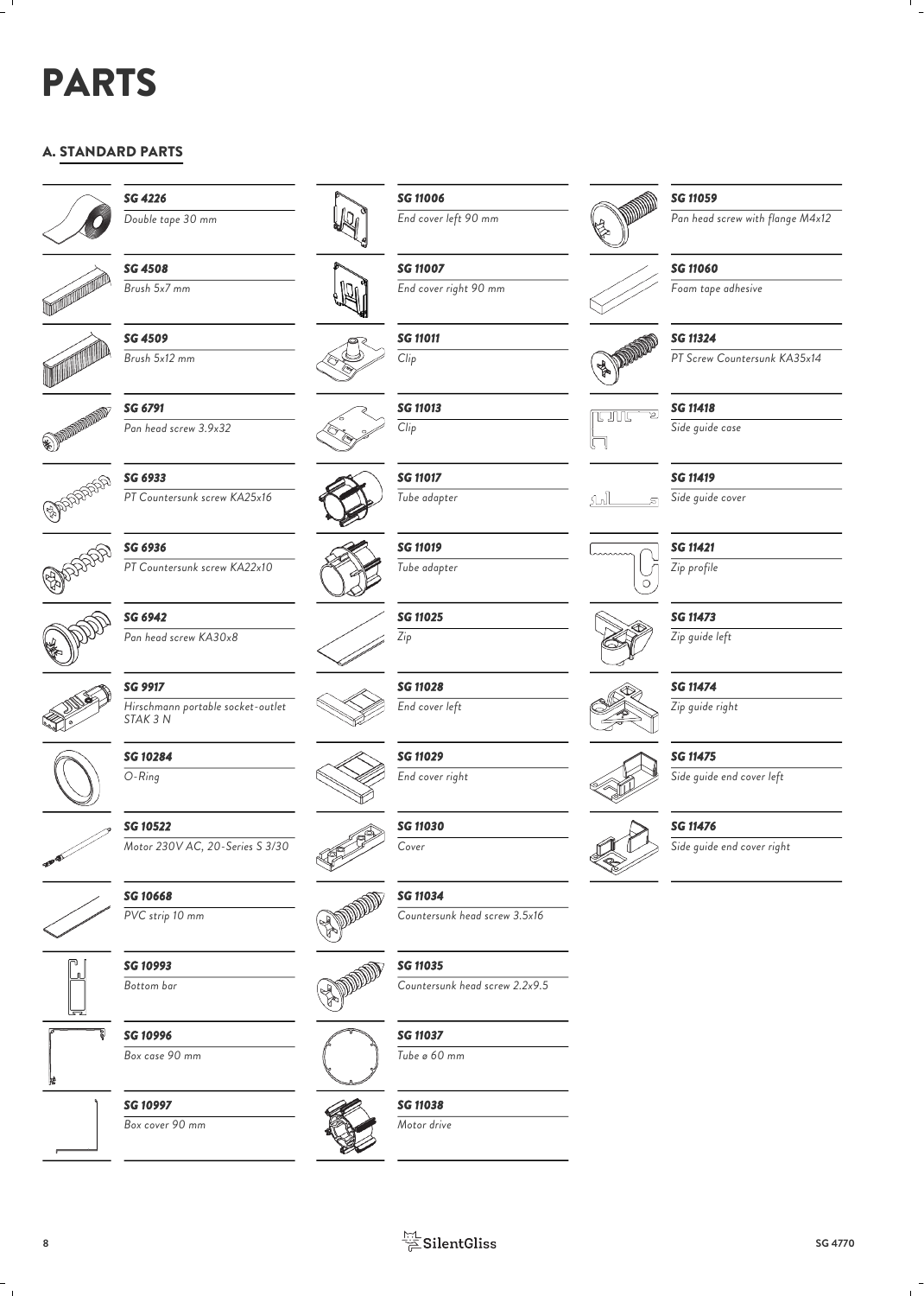#### B. OPTIONAL PARTS



#### *SG 4951*

*Bottom weight ø 8 mm*



#### *SG 9916 Hirschmann plug set*







#### *SG 9961 Move transmitter*



#### *SG 10293 Cable 230V AC, 2/3/5/10 m*

*SG 10300 Radio hand held 1 channel*



### *SG 10302*

*Radio hand held 5+1 channel*



#### *SG 10303*

*Radio hand held 10+2+1 channel*



#### *SG 10514*

*Tubular motor 230V AC,10 Series S 3/30 K*



## *SG 10523*

*SG 10715*

*Motor 230V AC, 20-Series S 3/30, radio receiver*



#### *Tubular motor 230V AC, 5 Series S 6/28*

*SG 10804 Radio hand held 15+5+1 channel*



#### *SG 11480*

*Radio wall transmitter 1 channel*



#### *SG 11490*

*Radio wall transmitter 5+1 channel*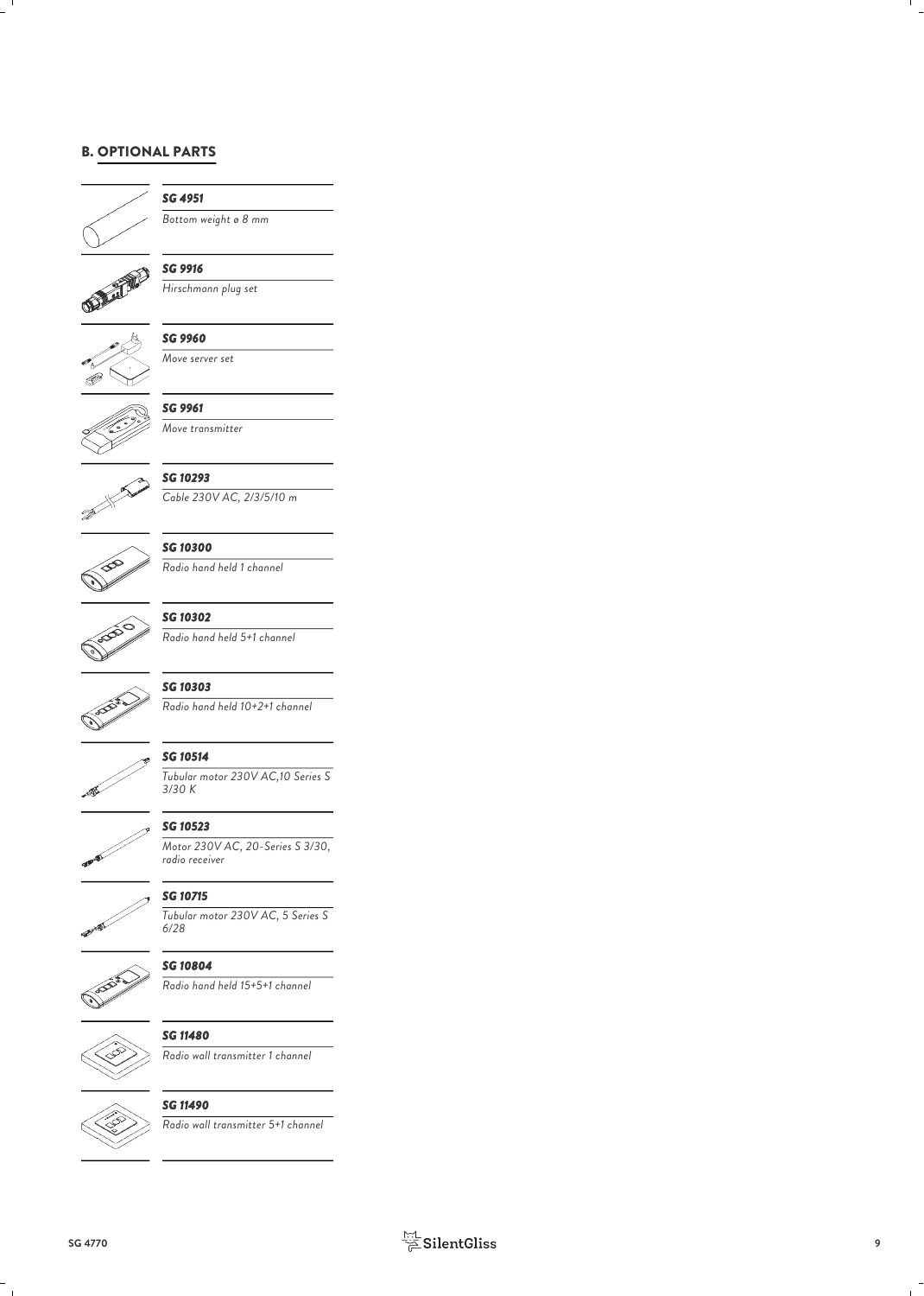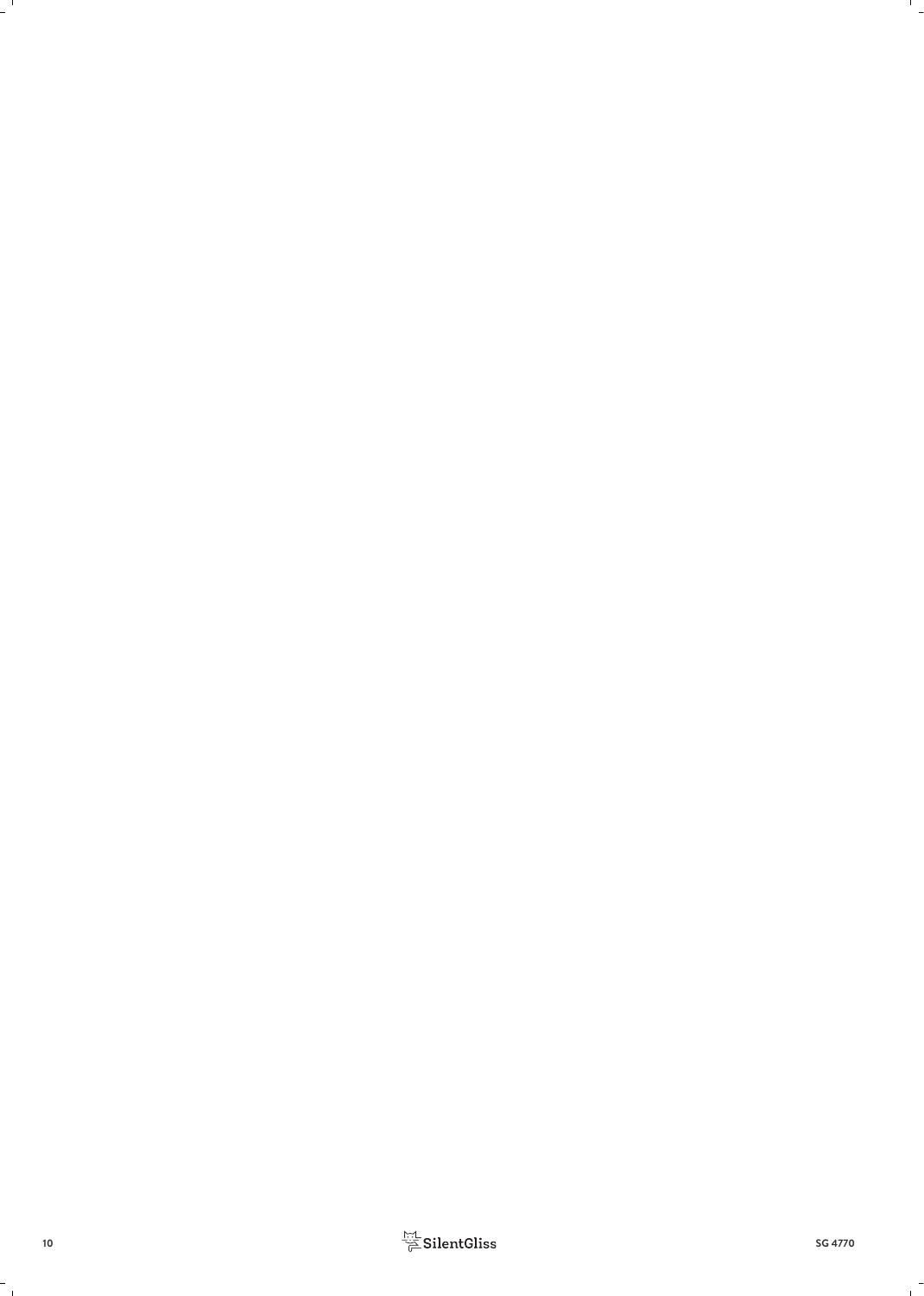